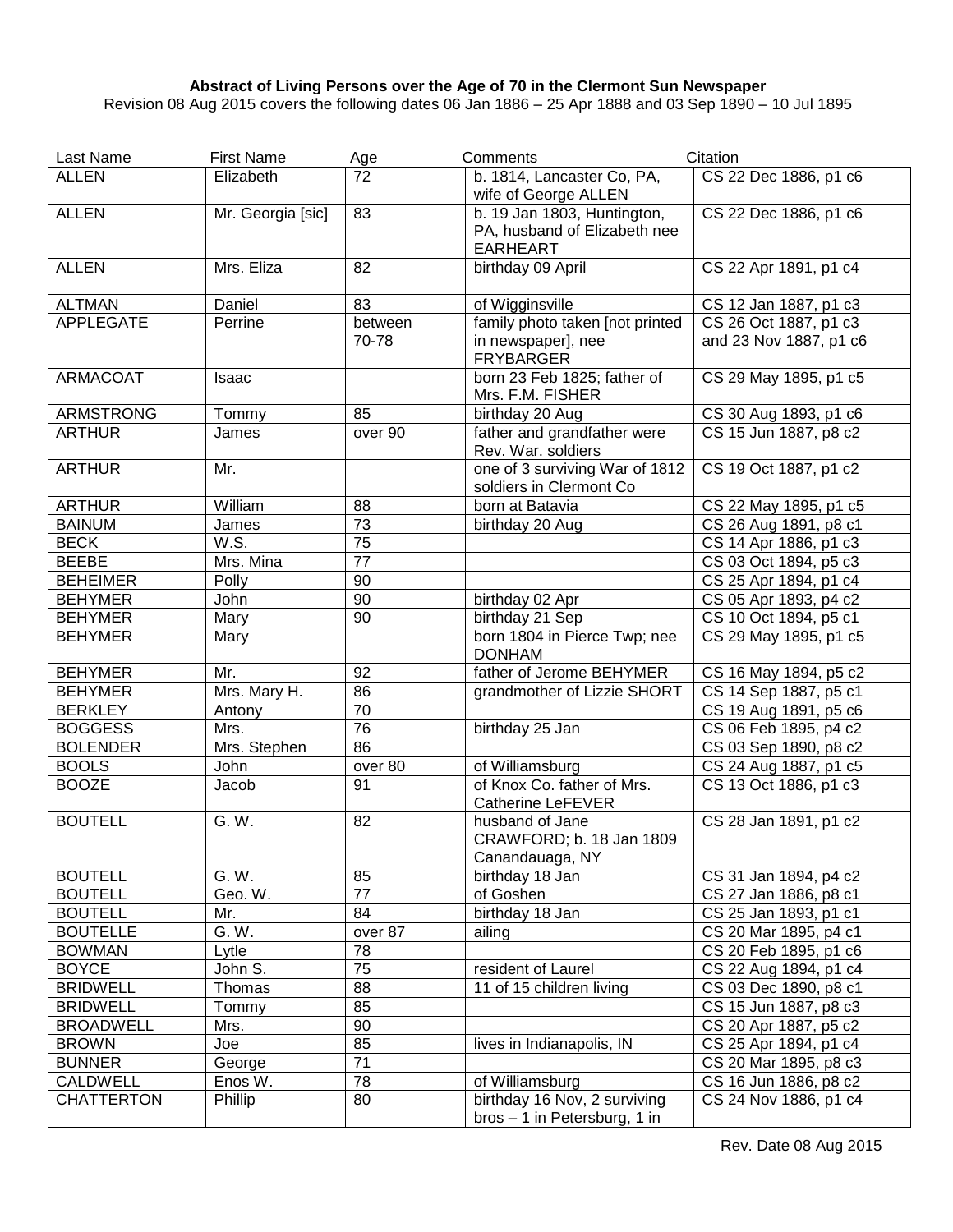|                  |               |                       | <b>Bantam</b>                                |                        |
|------------------|---------------|-----------------------|----------------------------------------------|------------------------|
| <b>CHRISTIAN</b> | Louis         | 99                    |                                              | CS 10 Jun 1891, p1 c5  |
| <b>CHRISTMAN</b> | Mr.           | $\overline{97}$       | res of Boston                                | CS 18 Feb 1891, p1 c2  |
| <b>CONNER</b>    | Amanda        | $\overline{77}$       | birthday 16 Mar                              | CS 22 Mar 1893, p1 c4  |
| <b>CROSS</b>     | Eva           | 104                   | b. NY; res of Jefferson twp,                 | CS 29 Apr 1891, p5 c3  |
|                  |               |                       | Adams co; husband died in                    |                        |
|                  |               |                       | 1836                                         |                        |
| <b>CROSWELL</b>  | Harriett      | 75                    | birthday 13 Mar                              | CS 20 Mar 1895, p5 c5  |
| <b>CRUMBAUGH</b> | Peter         | $\overline{83}$       | resident of Glen Este                        | CS 13 Jun 1894, p8 c1  |
| <b>DART</b>      | Dr.           | 89                    | celebrated birthday on 18 Jan                | CS 21 Jan 1891, p3 c3  |
| <b>DAVIS</b>     | Mary          | $\overline{74}$       | birthday 15 Apr                              | CS 18 Apr 1894, p5 c3  |
| <b>DENT</b>      | Dr.           | 92                    | birthday 18 Jan                              | CS 25 Jan 1893, p1 c1  |
| <b>DONHAM</b>    | Isaiah        | 84                    | lives in Vigo Co., IN                        | CS 25 Apr 1894, p1 c4  |
| <b>DOUGHTY</b>   | Levi          |                       | son of Edward and Hannah                     | CS 03 Oct 1894, p5 c3  |
|                  |               |                       | <b>DOUGHTY</b>                               |                        |
| <b>DUCKETT</b>   | Preston       | 81                    |                                              | CS 22 Jun 1887, p8 c1  |
| <b>DURHAM</b>    | Nancy         | 79                    |                                              | CS 18 Apr 1894, p1 c6  |
| <b>EDWARDS</b>   | Samuel        | 80                    | birthday 05 Jul                              | CS 15 Jul 1891, p8 c3  |
| <b>FERGUSON</b>  | James         | 88                    | lives in Ashboro                             | CS 25 Apr 1894, p1 c4  |
| <b>FRIDMAN</b>   | Mathias       | 83                    | brother of Mrs. Lizzie                       | CS 10 Jul 1895, p5 c2  |
|                  |               |                       | <b>CONMIRE</b>                               |                        |
| <b>FRYBARGER</b> | Andrew        | between               | family photo taken [not printed              | CS 26 Oct 1887, p1 c3  |
|                  |               | 70-78                 | in newspaper]                                | and 23 Nov 1887, p1 c6 |
| <b>FRYBARGER</b> | John          | between               | family photo taken [not printed              | CS 26 Oct 1887, p1 c3  |
|                  |               | 70-78                 | in newspaper]                                | and 23 Nov 1887, p1 c6 |
| <b>FRYBARGER</b> | Lewis         | between               | family photo taken [not printed              | CS 26 Oct 1887, p1 c3  |
|                  |               | 70-78                 | in newspaper]                                | and 23 Nov 1887, p1 c6 |
| <b>FYFFE</b>     | Mrs.          | 77                    | mother of Mrs. DENNIS                        | CS 22 Mar 1893, p8 c1  |
| <b>GILLESPIE</b> | Richard       | 78                    | aged citizen of Mt. Pisgah                   | CS 03 Feb 1886, p1 c4  |
| <b>GOBLE</b>     | Stephen       | 82                    |                                              | CS 17 Mar 1886, p1 c4  |
| <b>HAGMAN</b>    | Corinda       | 87                    | mother of Rev. David SWING<br>& Alfred SWING | CS 24 Aug 1887, p8 c2  |
| <b>HALL</b>      | Joseph        | 84                    | of Goshen                                    | CS 29 Dec 1886, p1 c5  |
| <b>HALL</b>      | Mahlon        | 83                    | birthday 23 Apr; born 1811                   | CS 09 May 1894, p1 c3  |
|                  |               |                       | Camden, NJ                                   |                        |
| <b>HALL</b>      | Malon         | 84                    |                                              | CS 05 Jun 1895, p5 c3  |
| <b>HAMILTON</b>  | James Harvey  | $\overline{71}$       | of Batavia                                   | CS 31 Mar 1886, p8 c2  |
| <b>HAMILTON</b>  | John          | 86                    | of Richland Co; bro of William               | CS 20 May 1891, p8 c3  |
|                  |               |                       | F HAMILTON                                   |                        |
| <b>HAMILTON</b>  | William F     | 78                    | of Crawford Co, IL; bro of                   | CS 20 May 1891, p8 c3  |
|                  |               |                       | John HAMILTON                                |                        |
| <b>HARRIS</b>    | <b>Betsy</b>  | 80                    | of Wigginsville                              | CS 12 Jan 1887, p1 c3  |
| <b>HARRIS</b>    | <b>Betsy</b>  | over 80               | failing health                               | CS 27 Jun 1894, p5 c3  |
| <b>HARTMAN</b>   | C.J.          | 76                    |                                              | CS 25 Aug 1886, p8 c3  |
| <b>HAWKINS</b>   | William       | $\overline{76}$       | of New Richmond                              | CS 31 Mar 1886, p1 c4  |
| <b>HEDGER</b>    | "Grandmother" | 91                    |                                              | CS 19 May 1886, p1 c5  |
| <b>HILL</b>      | Mrs. Robert   | $\overline{71}$       | 50 <sup>th</sup> wedding anniversary         | CS 10 Apr 1895, p4 c2  |
| <b>HILL</b>      | Polly         | 83                    | of Wigginsville                              | CS 12 Jan 1887, p1 c3  |
| <b>HILL</b>      | Robert        | $\overline{77}$       | 50 <sup>th</sup> wedding anniversary         | CS 10 Apr 1895, p4 c2  |
| <b>HOWE</b>      | John          | 70                    |                                              | CS 21 Dec 1887, p1 c5  |
| <b>HULTS</b>     | James         | 93                    | recovering from paralysis                    | CS 01 Mar 1893, p5 c1  |
| <b>HUTCHISON</b> | Mrs. Silas R  | 85                    | mother of Mrs. AB SHAW                       | CS 03 Jun 1891, p8 c1  |
| <b>IDLETT</b>    | James, Sr     | $\overline{76}$       |                                              | CS 09 Aug 1893, p8 c2  |
| <b>IRWIN</b>     | Harvey        | 84                    |                                              | CS 21 Sep 1887, p1 c3  |
| <b>JAMISON</b>   | John          | 93<br>$\overline{71}$ |                                              | CS 28 Apr 1886, p8 c3  |
| <b>JEFFERIES</b> | Mrs. Blair    | 70                    | birthday 27 Nov                              | CS 15 Dec 1886, p1 c2  |
| <b>JONES</b>     | P. S.         |                       |                                              | CS 20 Dec 1893, p1 c5  |

Rev. Date 08 Aug 2015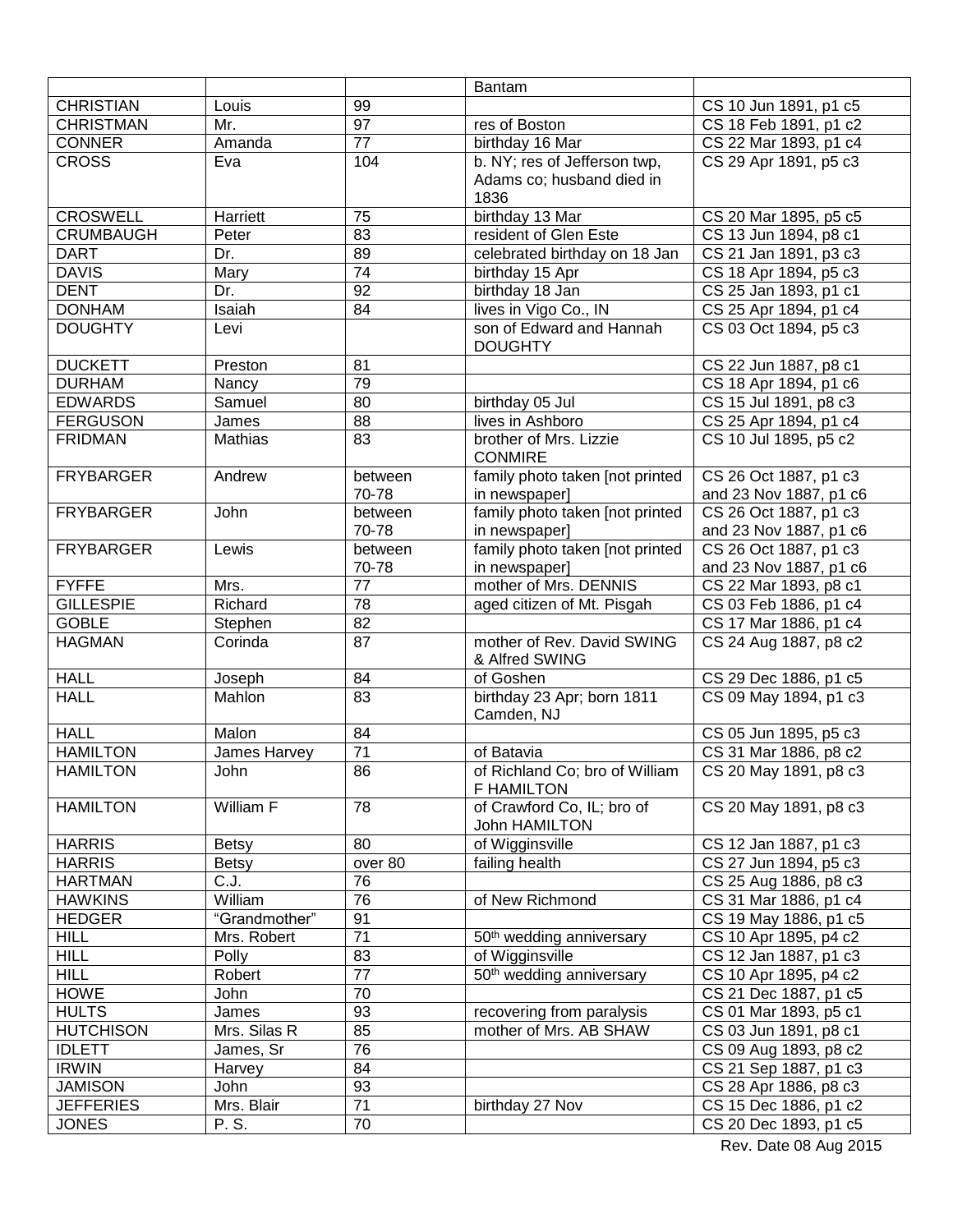| <b>KIRGAN</b>       | Mary             | 77              |                                                         | CS 20 Jan 1886, p1 c2  |
|---------------------|------------------|-----------------|---------------------------------------------------------|------------------------|
| <b>LANHAM</b>       | Robert           | $\overline{92}$ | of Felicity                                             | CS 24 Aug 1887, p1 c1  |
| LEEVER              | <b>V.F.</b>      | 83              | birthday 16 Feb                                         | CS 22 Feb 1893, p1 c6  |
| <b>LEMON</b>        | Jane             | 90              | also known as Jane PITZER                               | CS 30 Aug 1893, p1 c3  |
| <b>LEONARD</b>      | Joseph           | 86              |                                                         | CS 25 Aug 1886, p8 c3  |
| <b>LEOPOLD</b>      | Margaret         | 94              | mother of Elizabeth WAITS;<br>relict of George LEOPOLD  | CS 19 Dec 1894, p1 c4  |
| <b>LYNCH</b>        | Hector           | 88              |                                                         | CS 22 Jun 1887, p1 c6  |
| <b>MANNING</b>      | Johnny           | oldest in twp   | bro of Mrs. W.J. JOHNSON of<br>Felicity                 | CS 29 Sep 1886, p5 c1  |
| <b>MARSH</b>        | William          | $\overline{82}$ |                                                         | CS 26 Jan 1887, p1 c6  |
| <b>MARSHALL</b>     | Joe              | $\overline{74}$ | lives in E. Fork Hills                                  | CS 23 Jan 1895, p8 c2  |
| <b>McLEAN</b>       | <b>William S</b> | over 80         | of Williamsburg                                         | CS 24 Aug 1887, p1 c5  |
| <b>MILLER</b>       | Adam             | $\overline{73}$ | divorce case                                            | CS 17 May 1893, p1 c6  |
| <b>MILNER</b>       | Patty            | $\overline{75}$ | of Wigginsville                                         | CS 12 Jan 1887, p1 c3  |
| <b>MOLEN</b>        | Martha           | $\overline{70}$ | birthday                                                | CS 01 Feb 1893, p1 c3  |
| <b>MOORE</b>        | "Grandma"        | $\overline{94}$ | resident of Amelia                                      | CS 12 Sep 1894, p1 c6  |
| <b>MOORE</b>        | Mrs. L.H.        | $90+$           | res of Amelia; mother of H.U.<br><b>MOORE</b>           | CS 08 Apr 1891, p8 c2  |
| <b>MORRIS</b>       | Kate             | 70              |                                                         | CS 26 Jan 1887, p1 c5  |
| <b>MURDOCK</b>      | James E          | 80              | birthday 25 Jan                                         | CS 04 Feb 1891 p1 c5   |
| <b>MYERS</b>        | Dane             | 86              |                                                         | CS 05 Jun 1895, p5 c3  |
| <b>NAGAL</b>        | John             | 71              | birthday 16 Nov                                         | CS 29 Nov 1893, p5 c1  |
| not given           |                  | oldest in       | mother of Charley WAITS of                              | CS 20 Oct 1886, p1 c4  |
|                     |                  | Concord         | Cincinnati                                              |                        |
| not given           |                  | 87              | birthday 30 Jun; mother of Mr.<br>W. SUTTON             | CS 03 Jul 1895, p5 c2  |
| <b>OSBORN</b>       | David            | 79              | of Bethel                                               | CS 11 Aug 1886, p8 c1  |
| <b>PAGE</b>         | John             | about 89        | oldest citizen of Monroe<br>township                    | CS 10 Feb 1886, p1 c5  |
| <b>PARDONNER</b>    | Mr.              | 87              | birthday either 18 or 25 Feb                            | CS 28 Feb 1894, p4 c2  |
| <b>PARVIN</b>       | James S.         | 80              | born Mar 1806 in Locust<br>Corner                       | CS 03 Feb 1886, p1 c3  |
| <b>PEASE</b>        | Margaret         | 81              | mother of Mrs. NEWMAN                                   | CS 20 Jan 1886, p1 c2  |
| <b>PEMBERTON</b>    | Maria            | 85              | of Wigginsville                                         | CS 12 Jan 1887, p1 c3  |
| <b>PICKLEHEMIER</b> | William          | 91              |                                                         | CS 09 Nov 1887, p1 c5  |
| <b>PINKHAM</b>      | Mrs. W C         | 81              | birthday 13 Apr                                         | CS 19 Apr 1893, p1 c5  |
| <b>PITZER</b>       | Jane             |                 | see LEMON, Jane                                         |                        |
| <b>PORTER</b>       | Mrs. John        | 79              |                                                         | CS 24 Feb 1886, p1 c6  |
| <b>ROBINSON</b>     | Mrs. Sarah       | 93              |                                                         | CS 26 Nov 1890, p1 c3  |
| <b>ROGERS</b>       | "Grandmother"    | 87              | mother of Mrs. W.P. TREESE                              | CS 24 Nov 1886, p1 c5  |
| <b>ROSS</b>         | Sarah            | 70-78           | family photo taken [not printed                         | CS 26 Oct 1887, p1 c3  |
|                     |                  |                 | in newspaper], nee<br><b>FRYBARGER</b>                  | and 23 Nov 1887, p1 c6 |
| <b>ROUDEBUSH</b>    | William, Col.    | 78              |                                                         | CS 22 Jun 1887, p8 c1  |
| <b>SACKETT</b>      | William          | 89              |                                                         | CS 15 Jun 1887, p8 c2  |
| <b>SALT</b>         | Ruth             | 90              | of Wigginsville                                         | CS 12 Jan 1887, p1 c3  |
| <b>SHAW</b>         | John             | 81              | birthday 31 March; brother of<br>J.R. SHAW              | CS 08 Apr 1891, p1 c6  |
| <b>SHAW</b>         | John             | 86              | born in Clermont, O.                                    | CS 29 May 1895, p1 c5  |
| <b>SHETTERLY</b>    | Mrs. George      | 86              |                                                         | CS 09 Feb 1887, p1 c6  |
| <b>SHINKLE</b>      | Solomon          | 82              | birthday 30 Jun                                         | CS 10 Jul 1895, p5 c3  |
| <b>SHOUGH</b>       | Daniel           | 76              | married Miss E Lake<br>LEEVER, spinster                 | CS 08 May 1895, p8 c1  |
| <b>SIMONTON</b>     | Τ.               | 78              | of Loveland                                             | CS 03 Feb 1886, p8 c2  |
| <b>SLY</b>          | Sarah            |                 | b. Newtown O 1797; dau of<br>Nathan REEVES; m1) Prather | CS 04 Feb 1891 p8 c4   |